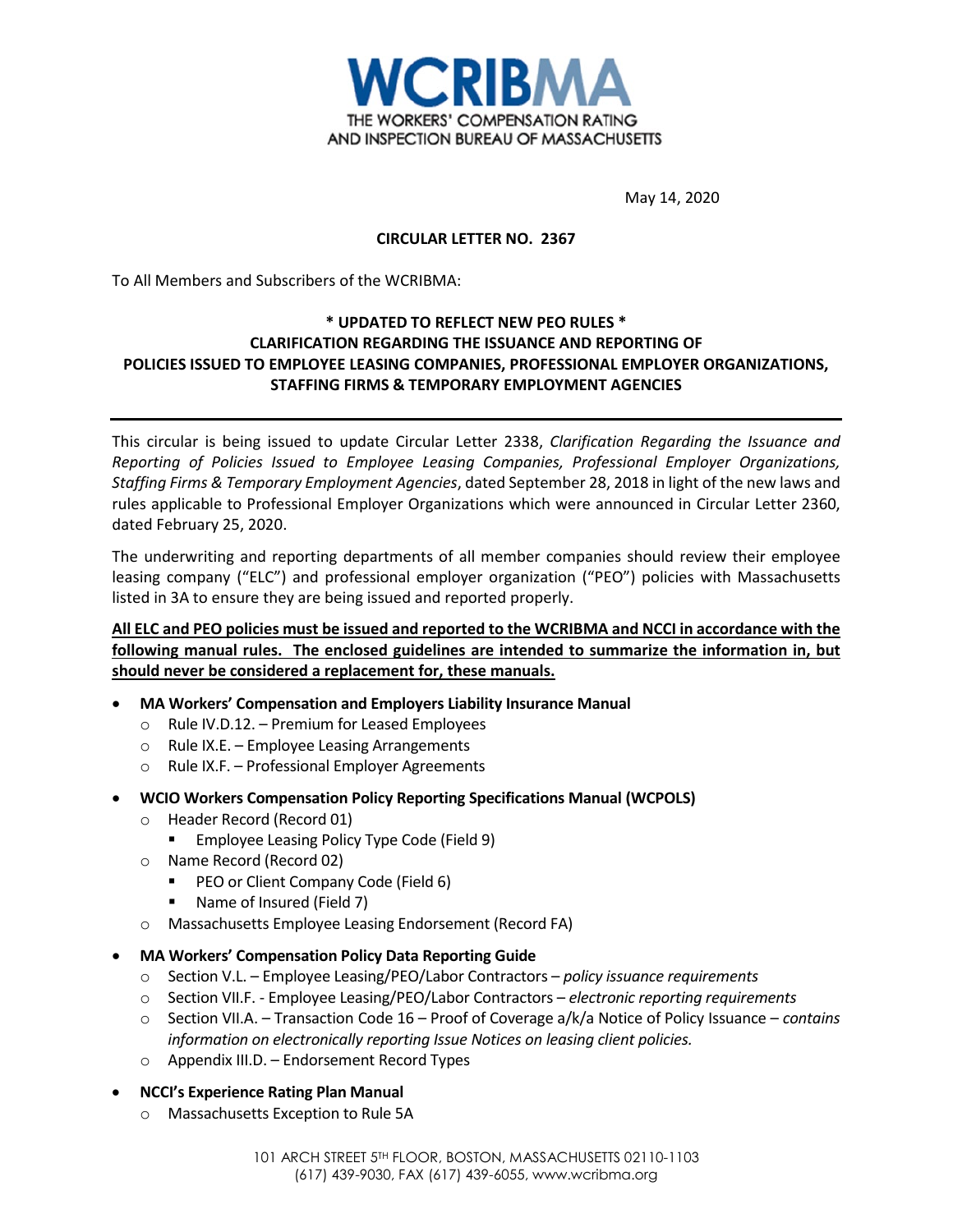### **ELCS AND PEOS THAT HAVE BEEN ALLOCATED W/C RESPONSIBILITIES FOR LEASED EMPLOYEES**

An Employee Leasing Company ("ELC"), as described in Massachusetts Regulation 211 CMR 111 and MA Manual Rule IX-E, is an employer who enters into Employee Leasing Arrangements with its Clients that retain for the ELC a substantial portion management functions. An ELC is required to purchase and maintain a separate workers' compensation and employers' liability policy for each Client to whom it leases Massachusetts employees.

A Professional Employer Organization ("PEO"), as described in Massachusetts Regulation 454, CMR.30 and MA Manual Rule IX-F, is a co-employer that enters into Professional Employer Agreements with its Clients that allocate to either the PEO or the Client all employer rights, duties and obligations. When the responsibility of obtaining workers' compensation and employers' liability insurance is allocated to the PEO, the PEO is required to purchase and maintain a separate workers' compensation policy for each client company to whom it 'leases' Massachusetts employees, just as ELCs are required to do.

The following applies to ELCs and to *PEO Agreements that allocate to the PEO* the responsibility of providing workers' compensation and employers' liability insurance for the leased employees:

- The **ELC or PEO shall purchase** and maintain a separate policy providing standard workers' compensation and employers' liability insurance for each Client to whom it provides Massachusetts employees.
- Each policy written to cover employees leased from an ELC or PEO shall be issued with the ELC or PEO as the **named insured**. Coverage under the policy is limited to the named insured's employees leased to the Client, who is identified on the attached Massachusetts Professional Employer Organization (PEO) / Employee Leasing Endorsement, [WC200304D.](https://www.wcribma.org/mass/ToolsandServices/UnderwritingToolsandForms/Manuals/FormsEndorsements/WC200304D.pdf)
- The experience of all employees leased to a Client shall be combined with the experience of the Client for purposes of calculating an **experience modification**. The Client's interstate or intrastate experience modification and Massachusetts ARAP, so calculated, shall be applied to the Client's own policy and to all policies maintained for it by an ELC or PEO. The ELC or PEO's MA Client experience must not be included in the ELC or PEO's intrastate or interstate experience ratings.
- If the ELC or PEO Client is a **corporation** and the Client's corporate officers are leased from the ELC or PEO, then those officers will be insured on the ELC's or PEO's leasing policy as employees of the ELC or PEO, and the actual payroll they receive from the ELC or PEO will be included on the policy, not subject to the corporate officer minimum or maximum. Additionally, the Department of Industrial Accident ("DIA") Form 153 is not applicable to leased officers.
- If the ELC or PEO Client is a **sole proprietorship, partnership, or LLC**, and the sole proprietor, partner(s) or LLC member(s) are leased from the ELC or PEO, then those individuals will be insured on the ELC or PEO's leasing policy as employees of the ELC or PEO, and the actual payroll they receive from the ELC or PEO will be included on the policy, not the Basis of Premium amount.

| <b>Employee Leasing</b> | For Reporting Purposes-Record 01, Field 9:                                  |
|-------------------------|-----------------------------------------------------------------------------|
| Policy Type Code        | • 5 – Employee Leasing Policy for Leased Workers of a Single Client Company |
|                         | For Issuance Purposes:                                                      |
|                         | • The ELC or PEO should be the only named insured on the policy.            |
| ELC/PEO and             | • The Client must not be named as an employer on the policy.                |
| <b>Client Names</b>     | • The Client must be named on the Massachusetts Professional Employer       |
|                         | Organization (PEO) / Employee Leasing Endorsement, WC200304D.               |
|                         | For Reporting Purposes - Record 02, Field 6 - PEO/Client Company Code:      |
|                         | • Report the ELC or PEO company name as the primary name, and               |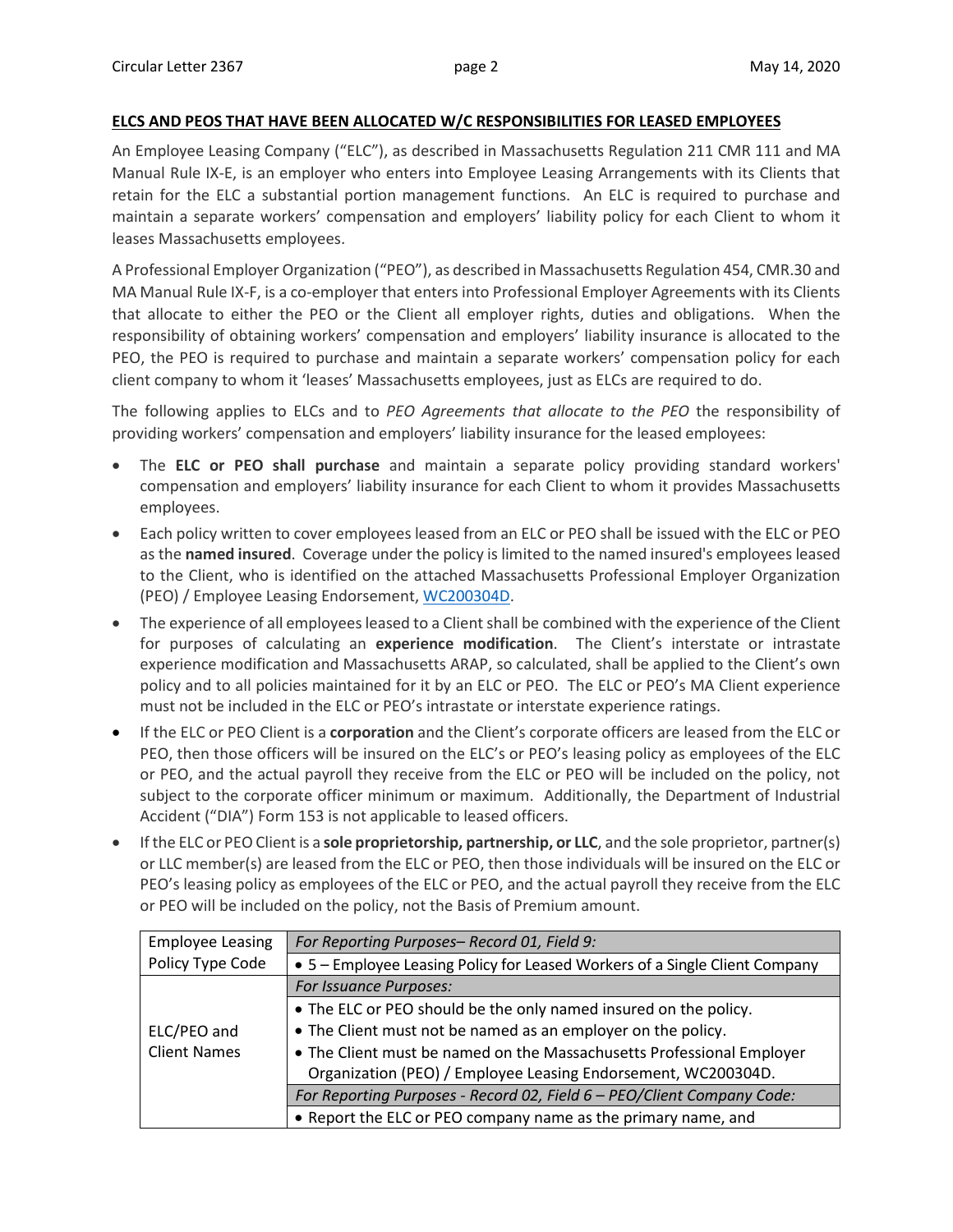|                          | • Report the ELC or PEO company name as a "P" name, and                                                                                                                              |
|--------------------------|--------------------------------------------------------------------------------------------------------------------------------------------------------------------------------------|
|                          | • Report the Client company name as a "C" name with its own name link code.                                                                                                          |
|                          | <b>For Issuance Purposes:</b>                                                                                                                                                        |
|                          | • WC200304D must be attached to the policy to restrict coverage to<br>employees leased to the one Client named on the endorsement.                                                   |
| Endorsements             | • The Client's name, FEIN, and address must be shown on the endorsement.                                                                                                             |
|                          | For Reporting Purposes – Record FA – MA Employee Leasing Endorsement:                                                                                                                |
|                          | • Report Endorsement number WC200304D.                                                                                                                                               |
|                          | • Report the Client company name, FEIN & address in this record.                                                                                                                     |
|                          | • See The MA Policy Data Reporting Guide, Appendix III-D for details.                                                                                                                |
| <b>Experience Rating</b> | <b>For Issuance Purposes:</b>                                                                                                                                                        |
|                          | • Use of the Client's separately maintained intrastate or interstate experience<br>modification and Massachusetts ARAP is required for both voluntary and<br>assigned risk policies. |
|                          | • The ELC's or PEO's own experience modification or ARAP must not be<br>applied to a client policy.                                                                                  |
|                          | • The experience from a Client policy must not be included in the calculation of<br>an ELC's or PEO's own intrastate or interstate experience modification or<br>ARAP.               |

### **PEO CLIENTS THAT HAVE BEEN ALLOCATED W/C RESPONSIBILITIES FOR LEASED EMPLOYEES**

The following applies to *PEO Agreements that allocate to the Client* the responsibility of providing workers' compensation and employers' liability insurance for the leased employees:

- The **Client shall purchase** and maintain a separate policy providing standard workers' compensation and employers' liability insurance for the employees it leases from a PEO.
- The policy written to cover employees leased from a PEO shall be issued with the Client as the **named insured**. Coverage under the policy is limited to the employees leased to the Client from the PEO, who is identified on the attached Massachusetts Professional Employer Organization (PEO) Extension Endorsement, [WC200308.](https://www.wcribma.org/mass/ToolsandServices/UnderwritingToolsandForms/Manuals/FormsEndorsements/WC200308.pdf)
- The experience from policies of Clients of PEOs with the Massachusetts Professional Employer Organization (PEO) Extension Endorsement, WC200308, attached shall be combined with all other experience of the Client for purposes of calculating an **experience modification**. The Client's interstate or intrastate experience modification and Massachusetts ARAP, so calculated, shall be applied to the Client's own policy and to any policy maintained to insure leased employees.
- If the PEO Client is a **corporation** and the Client's corporate officers are leased from the PEO in an arrangement that allocates workers' compensation to the Client, then those officers will be insured on the PEO's leasing policy, and the actual payroll they receive from the PEO will be included on the policy, not subject to the corporate officer minimum or maximum. Additionally, the Department of Industrial Accident ("DIA") Form 153 is not applicable to leased officers.
- If the PEO Client is a **sole proprietorship, partnership, or LLC**, and the sole proprietor, partner(s) or LLC member(s) are leased from the PEO, then those individuals shall be insured on the PEO's leasing policy, and the actual payroll that those individualsreceive from the PEO will be included on the policy, not the Basis of Premium amount.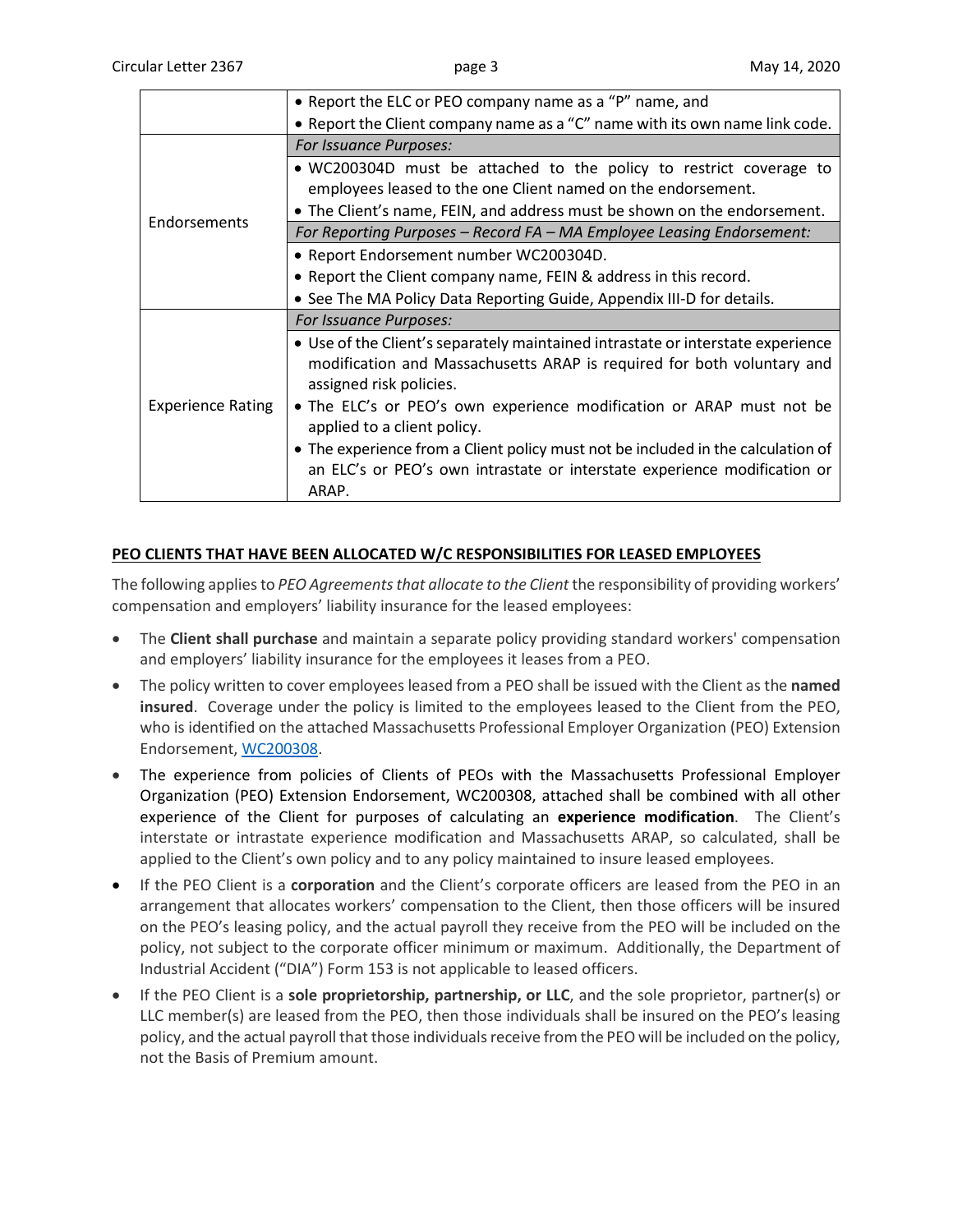| <b>Employee Leasing</b>  | For Reporting Purposes-Record 01, Field 9:                                                                                                                                                                                                                                            |
|--------------------------|---------------------------------------------------------------------------------------------------------------------------------------------------------------------------------------------------------------------------------------------------------------------------------------|
| Policy Type Code         | • 9 – Employee Leasing Policy for Leased Workers of a Single Client Company                                                                                                                                                                                                           |
|                          | Where the Policy is Purchased by the Client                                                                                                                                                                                                                                           |
|                          | For Issuance Purposes:                                                                                                                                                                                                                                                                |
|                          | • The Client should be the only named insured on the policy.                                                                                                                                                                                                                          |
|                          | • The PEO must not be named as an employer on the policy.                                                                                                                                                                                                                             |
| ELC/PEO and              | • The PEO must be named on the Massachusetts Professional Employer                                                                                                                                                                                                                    |
| <b>Client Names</b>      | Organization (PEO) Extension Endorsement, WC200308.                                                                                                                                                                                                                                   |
|                          | For Reporting Purposes - Record 02, Field 6 - PEO/Client Company Code:                                                                                                                                                                                                                |
|                          | • Report the Client name as the primary name, and                                                                                                                                                                                                                                     |
|                          | • Report the Client name as a "C" name, and                                                                                                                                                                                                                                           |
|                          | • Report the PEO name as a "P" name with its own name link code.                                                                                                                                                                                                                      |
|                          | For Issuance Purposes:                                                                                                                                                                                                                                                                |
|                          | . WC200308 must be attached to the policy to restrict coverage to                                                                                                                                                                                                                     |
|                          | employees leased from the PEO named on the endorsement.                                                                                                                                                                                                                               |
|                          | • The PEO's name, FEIN, and address must be shown on the endorsement.                                                                                                                                                                                                                 |
| Endorsements             | For Reporting Purposes - Record FA - MA Employee Leasing Endorsement:                                                                                                                                                                                                                 |
|                          | • Report Endorsement number WC200308.                                                                                                                                                                                                                                                 |
|                          | • Report the PEO's name, FEIN & address in this record.                                                                                                                                                                                                                               |
|                          | • See The MA Policy Data Reporting Guide, Appendix III-D for details.                                                                                                                                                                                                                 |
| <b>Experience Rating</b> | For Issuance Purposes:                                                                                                                                                                                                                                                                |
|                          | . Use of the Client's separately maintained intrastate or interstate<br>experience modification and Massachusetts ARAP is required for both<br>voluntary and assigned risk policies.<br>• The ELC or PEO's experience modification or ARAP must not be applied to<br>a Client policy. |
|                          | • The experience from a Client policy must not be included in the calculation<br>of an ELC or PEO's own intrastate or interstate experience modification or<br>ARAP.                                                                                                                  |

### **POLICIES ISSUED TO CLIENTS OF ELCs OR PEOs FOR EMPLOYEES THE CLIENT PAYS DIRECTLY**

If the Client of a PEO or ELC has MA employees that it pays directly, the Client must obtain a separate policy providing workers' compensation and employers' liability for those employees. This policy shall name the Client as the insured and shall have attached the Professional Employer Organization (PEO) Client Exclusion Endorsement, WC000322A, which excludes coverage for leased employees.

If a Client of a PEO has been allocated the responsibility of obtaining workers' compensation coverage and that Client also has employees that it pays directly, those two groups of employees cannot be insured on the same policy; the policy for the direct pay employees will have WC000322A, and the policy for the leased employees will have WC200308.

| <b>Employee Leasing</b> | For Reporting Purposes Only - Record 01, Field 9:                    |
|-------------------------|----------------------------------------------------------------------|
| Policy Type Code        | • 6 – Client Company Policy For Non-Leased Workers of Client Company |
| <b>Employer Name</b>    | For Reporting Purposes - Record 02, Field 6 - PEO/Client Code:       |
|                         | • Report the Client name as the primary name, and                    |
|                         | • Report the Client name as a "C" name                               |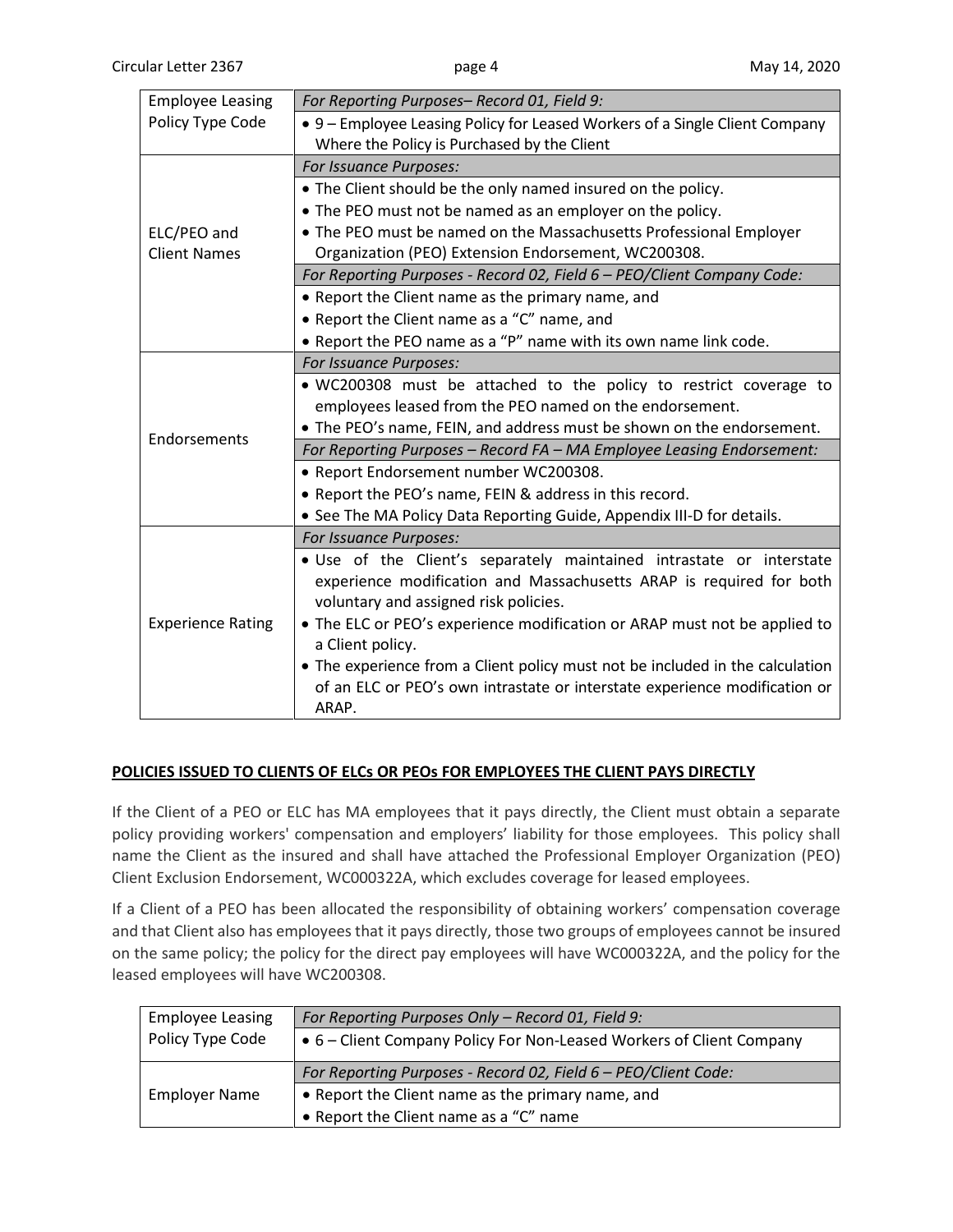| <b>Endorsements</b>      | For Issuance Purposes:                                                          |
|--------------------------|---------------------------------------------------------------------------------|
|                          | • WC000322A must be attached to the policy to exclude coverage for leased       |
|                          | employees.                                                                      |
|                          | For Reporting Purposes - Record FA - MA Employee Leasing Endorsement:           |
|                          | • Report Endorsement number WC000322A                                           |
|                          | • Report the PEO's name, FEIN (optional) & address in this record               |
|                          | . See The MA Policy Data Reporting Guide, Appendix III-D for details.           |
| <b>Experience Rating</b> | For Issuance Purposes:                                                          |
|                          | • Use of the client's separately maintained intrastate or interstate experience |
|                          | modification and Massachusetts ARAP is required for both voluntary and          |
|                          | assigned risk policies.                                                         |

# **POLICIES INSURING THE NON-LEASED EMPLOYEES OF AN ELC OR PEO**

The ELC or PEO shall purchase and maintain a separate policy providing standard workers' compensation and employers' liability insurance for its own non-leased employees, including any temporary employees it may provide. To this policy shall be attached the Massachusetts Exclusion of Coverage for Leased Employees Endorsement, [WC200305B,](https://www.wcribma.org/mass/ToolsandServices/UnderwritingToolsandForms/Manuals/FormsEndorsements/WC200305B.pdf) which restricts coverage to the ELC or PEO's own non-leased employees.

| <b>Employee Leasing</b>  | For Reporting Purposes - Record 01, Field 9:                                                                                                                                                                                                                                                                          |
|--------------------------|-----------------------------------------------------------------------------------------------------------------------------------------------------------------------------------------------------------------------------------------------------------------------------------------------------------------------|
| Policy Type Code         | • 3 – Employee Leasing Policy for Non-Leased Workers of ELC                                                                                                                                                                                                                                                           |
| ELC/PEO Name             | For Issuance Purposes:                                                                                                                                                                                                                                                                                                |
|                          | . The ELC or PEO should be the only named insured on the policy.                                                                                                                                                                                                                                                      |
|                          | • Clients must not be listed as named insureds.                                                                                                                                                                                                                                                                       |
|                          | For Reporting Purposes - Record 02, Field 6 - PEO/Client Code:                                                                                                                                                                                                                                                        |
|                          | • Report the ELC or PEO name(s) as a "P" name(s).                                                                                                                                                                                                                                                                     |
|                          | For Issuance Purposes:                                                                                                                                                                                                                                                                                                |
| Endorsements             | • WC200305B must be attached to restrict the policy's coverage to the ELC's<br>or PEO's own employees not leased out to client companies.<br>• If the ELC or PEO does employee leasing and provides temporary<br>employees, then a policy with this endorsement will provide coverage for<br>the temporary employees. |
|                          | For Reporting Purposes - Record 07:                                                                                                                                                                                                                                                                                   |
|                          | • Report Endorsement WC200305B.                                                                                                                                                                                                                                                                                       |
| <b>Experience Rating</b> | For Issuance Purposes:                                                                                                                                                                                                                                                                                                |
|                          | • Use of the ELC's or PEO's intrastate or interstate experience modification<br>and Massachusetts ARAP is required for both voluntary and assigned risk<br>policies                                                                                                                                                   |

### **POLICIES INSURING TEMPORARY EMPLOYMENT AGENCIES / STAFFING FIRMS**

Residual market policies written for **temporary employment agencies and staffing firms** must include the Massachusetts Exclusion of Coverage for Leased Employees Endorsement (Labor Contractors), WC200305B, to notify the employer that if they enter into any long term arrangements that should be considered employee leasing arrangements, then they will need to obtain separate policies to insure those leased workers. **As such, residual market carriers must identify all policies currently being written for temporary employment agencies and staffing firms to ensure this endorsement is attached to those**